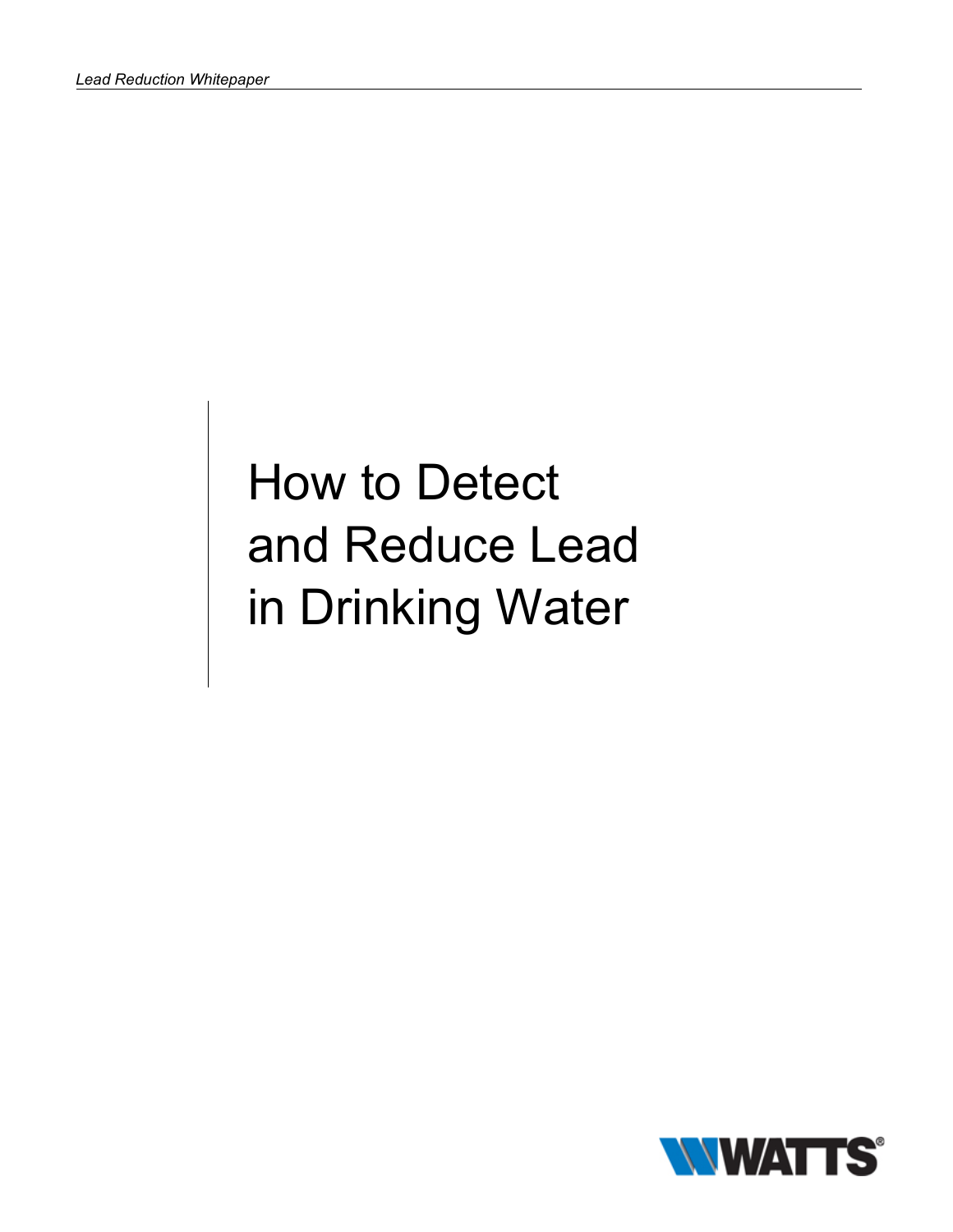The problem of lead-contaminated water has been making news for some time. As a result, families in all types of communities are taking steps to understand the risks, determine whether their drinking water is contaminated, and evaluate options for reducing lead and other toxic metals and chemicals in their drinking water.

Lead poisoning caused by tainted water is harmful and can cause irreversible brain damage.<sup>\*</sup> Fortunately, it's also preventable. This white paper provides an overview of the dangers leadcontaminated water poses and outlines what you can do to test your household drinking water and, if necessary, reduce the lead in your family's drinking water.

### **Understanding the risks**

Lead is a poison that poses serious problems for both children and adults. Those most at risk are babies and young children, pregnant women, and nursing mothers.

In children, lead exposure can cause:

- Damage to the central and peripheral nervous system
- Learning disabilities
- Shorter stature
- Impaired hearing
- Impaired formation and function of blood cells\*

In adults, including pregnant and nursing mothers, lead exposure can cause:

- Cardiovascular complications, including increased blood pressure and incidence of hypertension
- Decreased kidney function
- Complications during pregnancy by crossing the placental barrier, exposing the fetus to lead and possibly resulting in serious health effects to the mother and her developing fetus
- Reproductive problems in men and women\*

#### **Sources of lead in drinking water**

To protect against the hazards of lead exposure through drinking water, it's important to understand how drinking water can become lead-contaminated.

Corroded service pipes, brass or chrome-plated faucets, and fixtures with lead solder are common sources of the problem. Lead can get into the water from those sources and is more likely to leach into hot water.\*

As the result of legislation and building code changes, homes built in the U.S. before 1986 are more likely to have lead pipes, fixtures, fittings, or solder. In place of lead, more modern plumbing components are made of cast iron, copper, PVC (polyvinyl chloride, a plastic polymer), or stainless steel.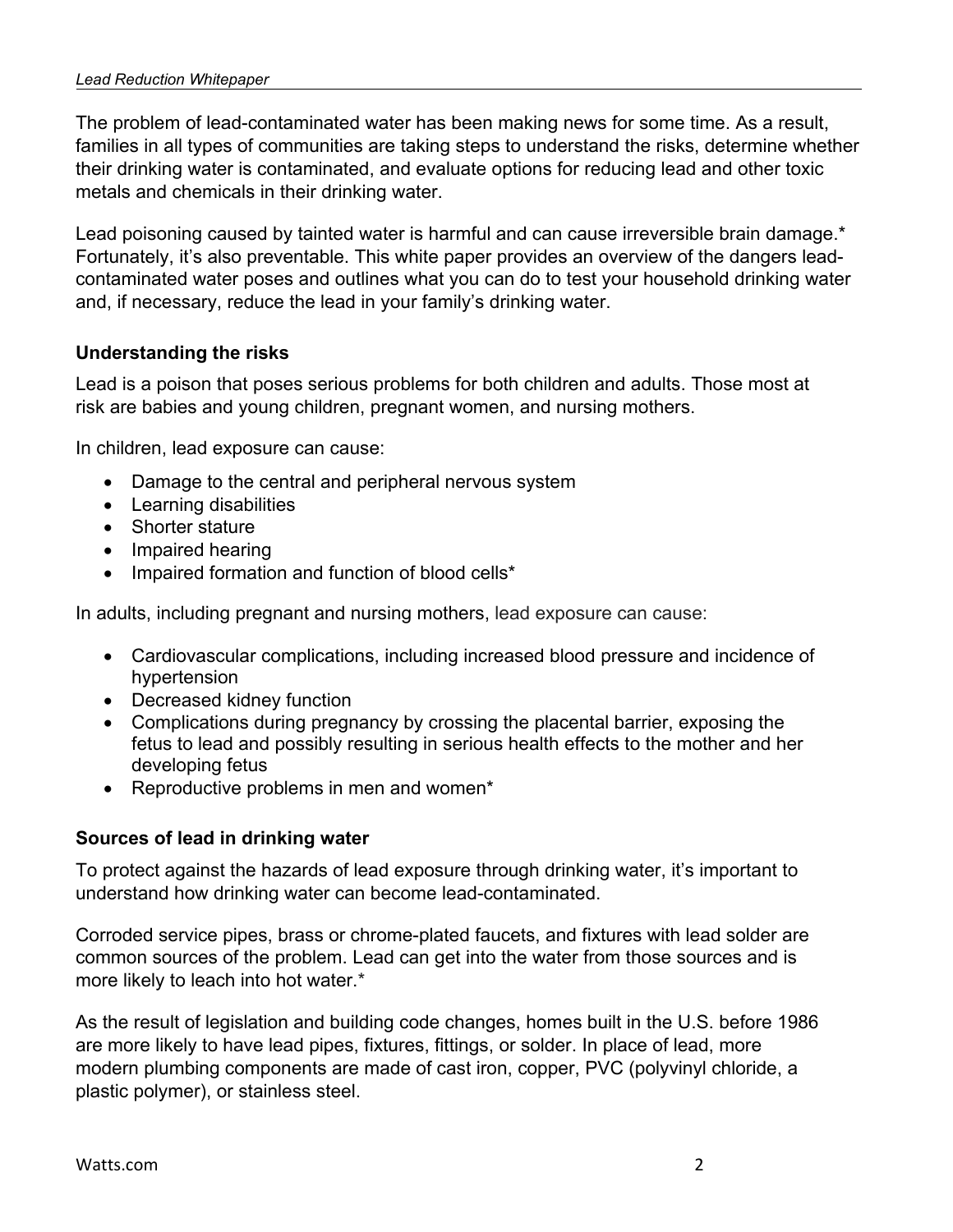Municipal and private water utilities that have not replaced older lead-containing supply lines rely on corrosion inhibitors to lower the amount of lead absorbed in water.

Aggressive water, such as water with a pH value below 6.5 pH units, can accelerate corrosion of plumbing components, thereby contributing to elevated levels of lead as well as other metals.

## **Regulation of water utilities**

Under the Lead and Copper Rule, a U.S. federal regulation, water utilities must control the corrosiveness of water and test water samples from sites served by the system. The US EPA Safe Drinking Water Act establishes a maximum of 15 parts per billion as the maximum contamination level (mcl) for lead in drinking water. Results of 15 parts per billion in more than 10% of samples require utilities to take additional action, including optimizing corrosion control, providing consumer education, and replacing lead supply lines.

Testing has identified problems across the country. A Natural Resources Defense Council report using 2015 data identified 5,363 active community water systems with 8,093 violations of the Lead and Copper Rule. Those systems with reported violations served 18,164,558 people in the U.S.**‡**

### **How to tell if you have lead in your drinking water**

Before you can take steps to protect your family from lead-contaminated water, you need to know what, if any, levels of lead your water contains.

- Community water systems are required to publish annual Consumer Confidence Reports. If you can't find yours online, contact your water utility to request a copy.
- Identify the supply pipe entering your home. A dull gray pipe that does not attract a magnet and shines like aluminum when scratched with a coin is likely lead. A pipe that attracts magnets is likely iron. A copper/brown shine indicates copper pipe. See this [publication](https://deq.nd.gov/publications/mf/IdentifyingLeadServiceLinesAndPlumbing.pdf) from the North Dakota Department of Health for help in identifying different types of pipes. § If your plumbing was installed prior to 1986, there is a greater chance of lead in the pipe, soldered joints, and fixtures.
- To be certain, have your water tested. A state-certified laboratory can provide the most accurate results. Find one [here.](https://www.epa.gov/dwlabcert/contact-information-certification-programs-and-certified-laboratories-drinking-water)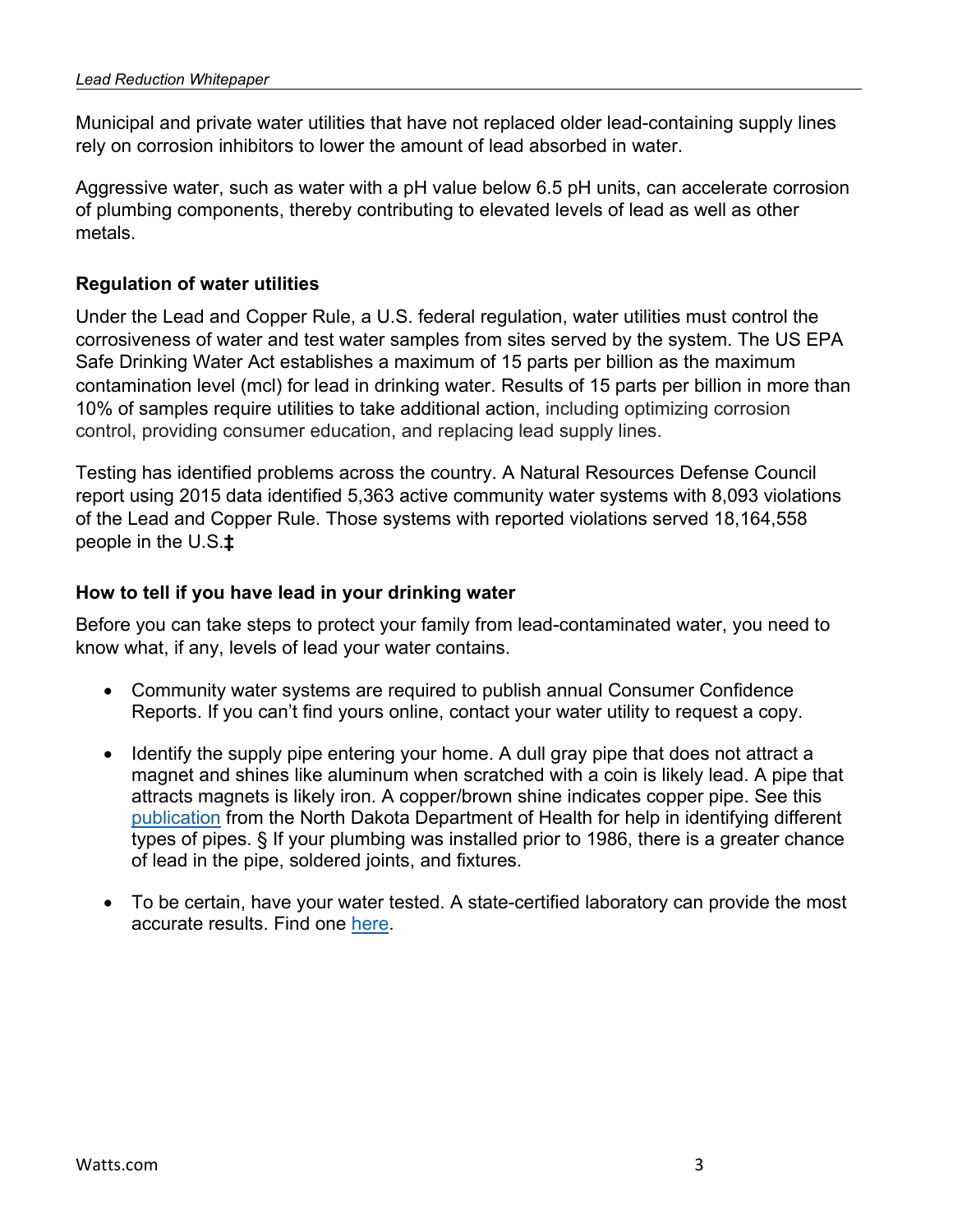If your water comes from a private well or a private water utility, your local health department may be able to provide testing.

- Local retailers and some health authorities offer water sample kits. Use a sample kit to have water from your kitchen and bathroom faucets tested, following proper sampling instructions.
- Contact a water quality professional to have water from your kitchen and bathroom faucets tested.

# **Effectively reduce lead levels in your drinking water**

There are several options for addressing lead in drinking water.

- The lowest-cost option reduces lead at the point of use with a certified lead reduction filter installed on the cold water line to your kitchen and bathroom faucets.
- Reverse osmosis systems also reduce lead. They use a storage tank to buffer typical fixture flow rates and can be sized for small point of use or higher volume point of entry installations.
- Replacing older plumbing and fixtures throughout a building also reduces the risk of lead contamination. Note that this solution is only 100% effective in locations that have leadfree municipal supply lines.
- Correcting aggressive water conditions such as water with a pH value below 6.5 pH units lowers the risk of lead leaching into the water. This can be done with specialized media. Contact your plumber for assistance.

Watts offers point of use and whole home water treatment options to reduce lead and a range of other contaminants. Contact your local plumbing and water treatment professional if you need assistance with water quality analysis, equipment selection, or installation.